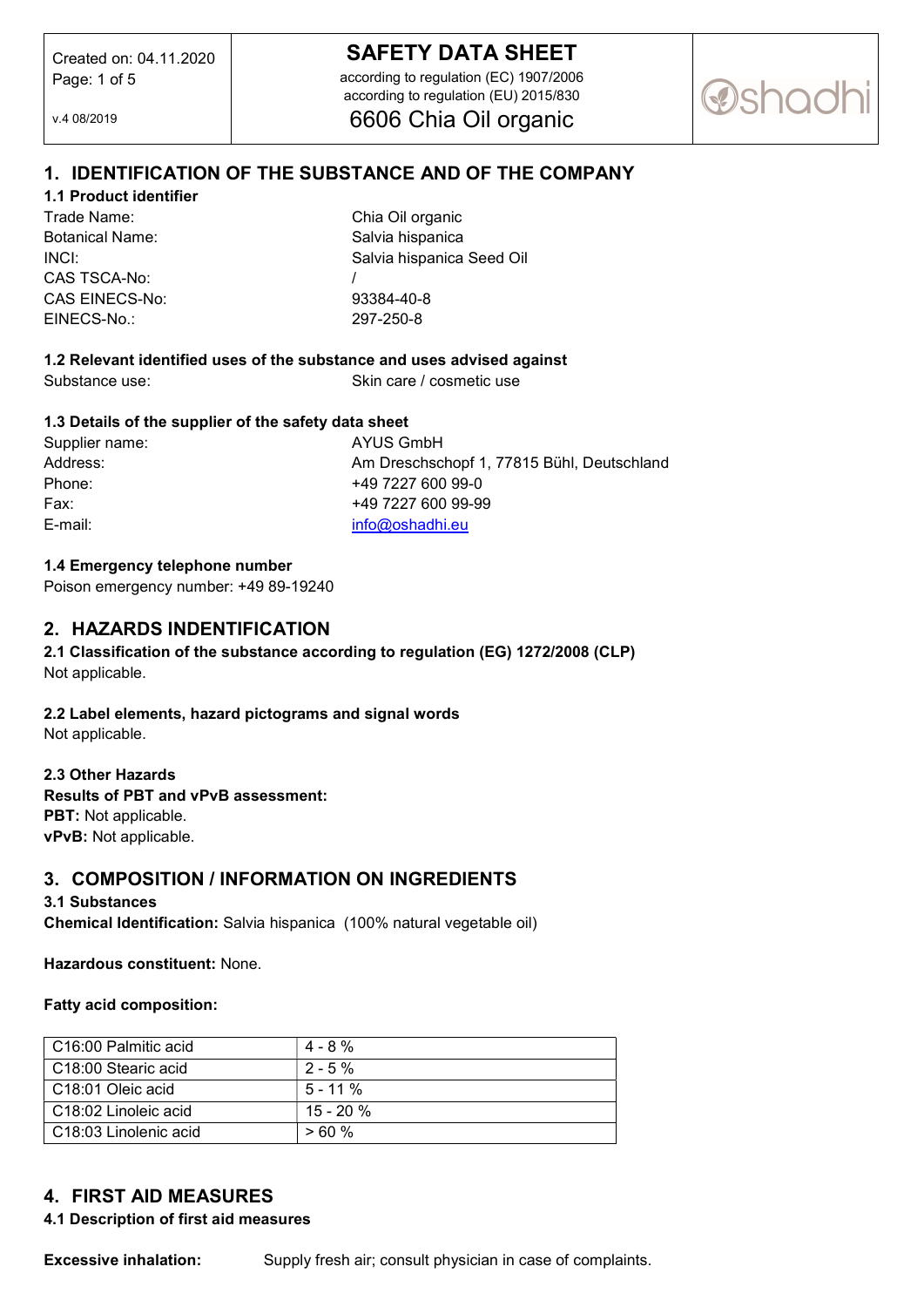| <b>Skin contact:</b> | Generally the product is not skin irritating.                                                            |
|----------------------|----------------------------------------------------------------------------------------------------------|
| Eye contact:         | Wash contaminated skin with copious amounts of water for at least 10 minutes – open<br>evelids forcibly. |
| Ingestion:           | In case of persistent symptoms consult doctor.                                                           |

### 4.2 Most important symptoms and effects, both acute and delayed

No further details.

### 4.3 Indication of any immediate medical attention and special treatment needed

Treat symptomatically.

# 5. FIREFIGHTING MEASURES

### 5.1 Extinguishing media

| <b>Advised extinguisher:</b> | Use extinguishing measures that are appropriate to local circumstances and the surrounding |  |
|------------------------------|--------------------------------------------------------------------------------------------|--|
|                              | environment. Use $CO2$ , dry powder, fire extinguisher or foam.                            |  |
| Unadvisable extinguisher:    | Direct jet of water.                                                                       |  |

### 5.2 Special hazards arising from the substance or mixture

The product is combustible but not oxidizing. Formation of dangerous gases and vapors possible in case of fire.

## 5.3 Advice for firefighters

In case of fire suitable measures must be taken, e.g. protective clothing and protective masks must be worn.

# 6. ACCIDENTAL RELEASE MEASURES

### 6.1 Personal precautions, protective equipment and emergency procedures

There is a risk of sliding caused by the leaked product.

### 6.2 Environmental precautions

Avoid dispose into drainage, sewer system or in any natural environment.

## 6.3 Methods and material for containment and cleaning up

Use of absorbent material (e.g. sand, diatomaceous earth).

### 6.4. Reference to other sections

Please see section 8 and 13.

# 7. HANDLING AND STORAGE

## 7.1 Precautions for safe handling

No special measures necessary provided product is used correctly.

## 7.2 Conditions for safe storage, including any incompatibilities

Keep container tightly closed in a dry and well-ventilated place.

## 7.3 Specific end uses

No specific.

# 8. EXPOSURE CONTROLS / PERSONAL PROTECTION

### 8.1. Control parameters

Use good hygiene practice: Please wash before contact, before eating and at the end of the working day.

| 8.2 Exposure controls          |     |
|--------------------------------|-----|
| Personal protective equipment: |     |
| <b>Breathing protection:</b>   | Use |
| Eye protection:                | Saf |
| <b>Hand protection:</b>        | Pro |
| <b>Skin protection:</b>        | Pro |

e in well aired areas. ety glasses. tecting gloves. tective suit should be worn.

# 9. PHYSICAL AND CHEMICAL PROPERTIES

9.1 Information on basic physical and chemical properties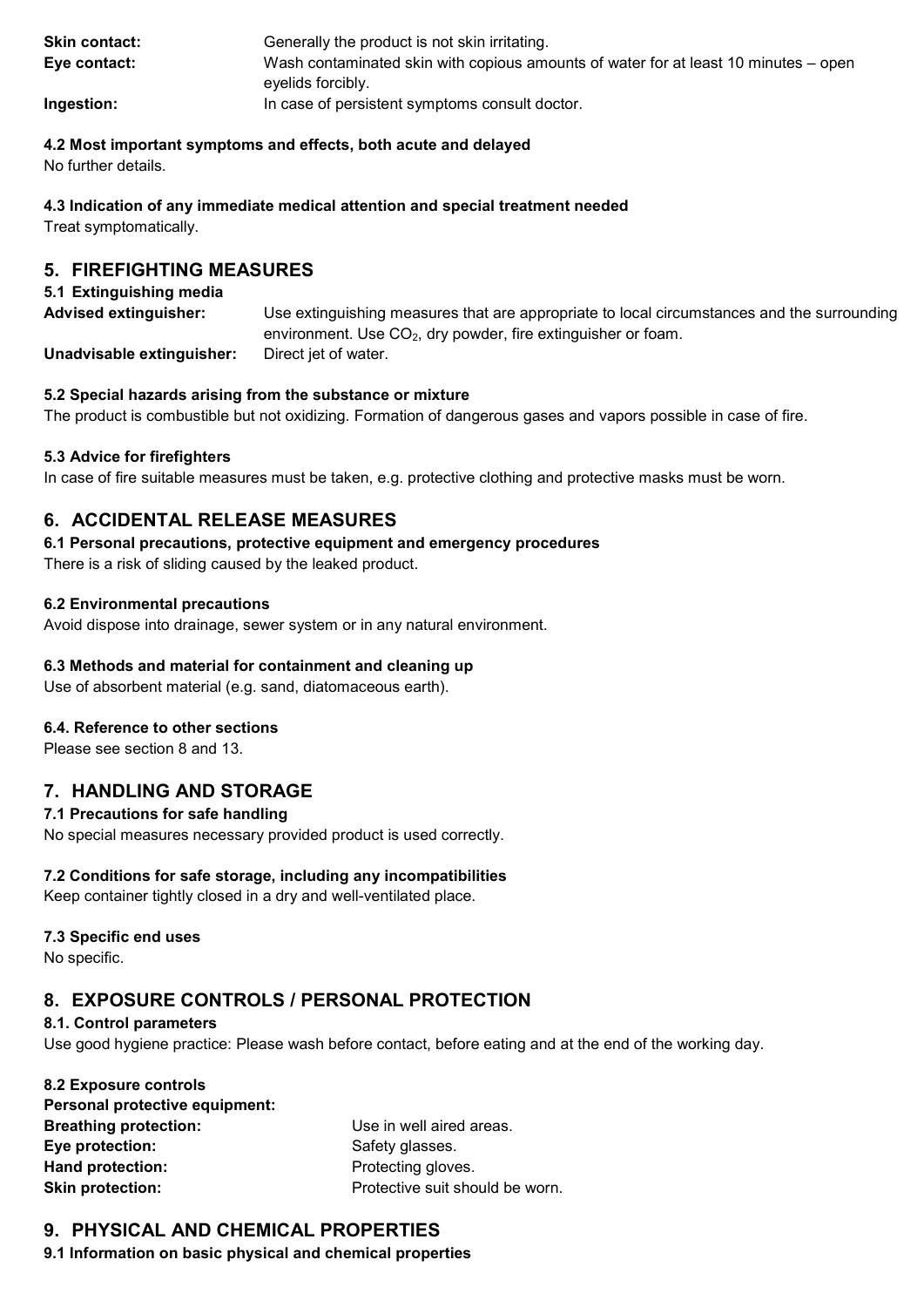| Color:                                   | yellow                 |
|------------------------------------------|------------------------|
| Appearance:                              | oily liquid            |
| Odor:                                    | characteristic         |
| pH-value:                                | no data available      |
| Flash point:                             | no data available      |
| Water solubility:                        | Insoluble              |
| Steam pressure:                          | Unavailable            |
| Initial boiling point and boiling range: | Unavailable            |
| Relative density at 20 °C:               | $0,91 - 0,95$          |
| Refractive index at 20°C:                | 1,477 - 1,484          |
| Optical rotation at 20°C:                | $0^\circ$ to $0^\circ$ |

## 9.2 Other Information:

None.

# 10. STABILITY AND REACTIVITY

10.1 Reactivity

This product is stable under normal usage conditions.

## 10.2. Chemical stability

This product is stable under normal usage conditions.

### 10.3 Possibility of hazardous reactions

None according to our knowledge.

## 10.4 Conditions to avoid

None according to our knowledge.

### 10.5 Incompatible materials

Strong oxidizing agent.

## 10.6 Hazardous decompositions products

Nothing in proper storage conditions.

# 11. TOXICOLOGICAL INFORMATION

## 11.1 Information on toxicological effects

Acute toxicity:

LD/LC50-value: Quantitative data on the toxicity of this product are not available.

Primary irritant effect:

**On Skin:** No irritant effect.

On Eye: No irritant effect. Temporary visibility.

After Inhalation: No irritant effect.

Sensitization: No sensitizing effect known.

# Additional toxicological information:

If properly handled and used, the product does not have any harmful effects according to our experience and the information provided to us.

The substance is not subject to classification according to the latest version of the EU lists.

# 12. ECOLOGICAL INFORMATION

| 12.1 Toxicity                                   |                                                                            |
|-------------------------------------------------|----------------------------------------------------------------------------|
| <b>Aquatic toxicity:</b>                        | No further relevant information available.                                 |
|                                                 | Persistence and degradability: No further relevant information available.  |
| <b>Behaviour in environmental compartments:</b> |                                                                            |
| <b>Bioaccumulative potential:</b>               | No further relevant information available.                                 |
| Mobility in soil:                               | No further relevant information available.                                 |
| <b>Ecological effects:</b>                      | Do not allow product to reach ground water, water course or sewage system. |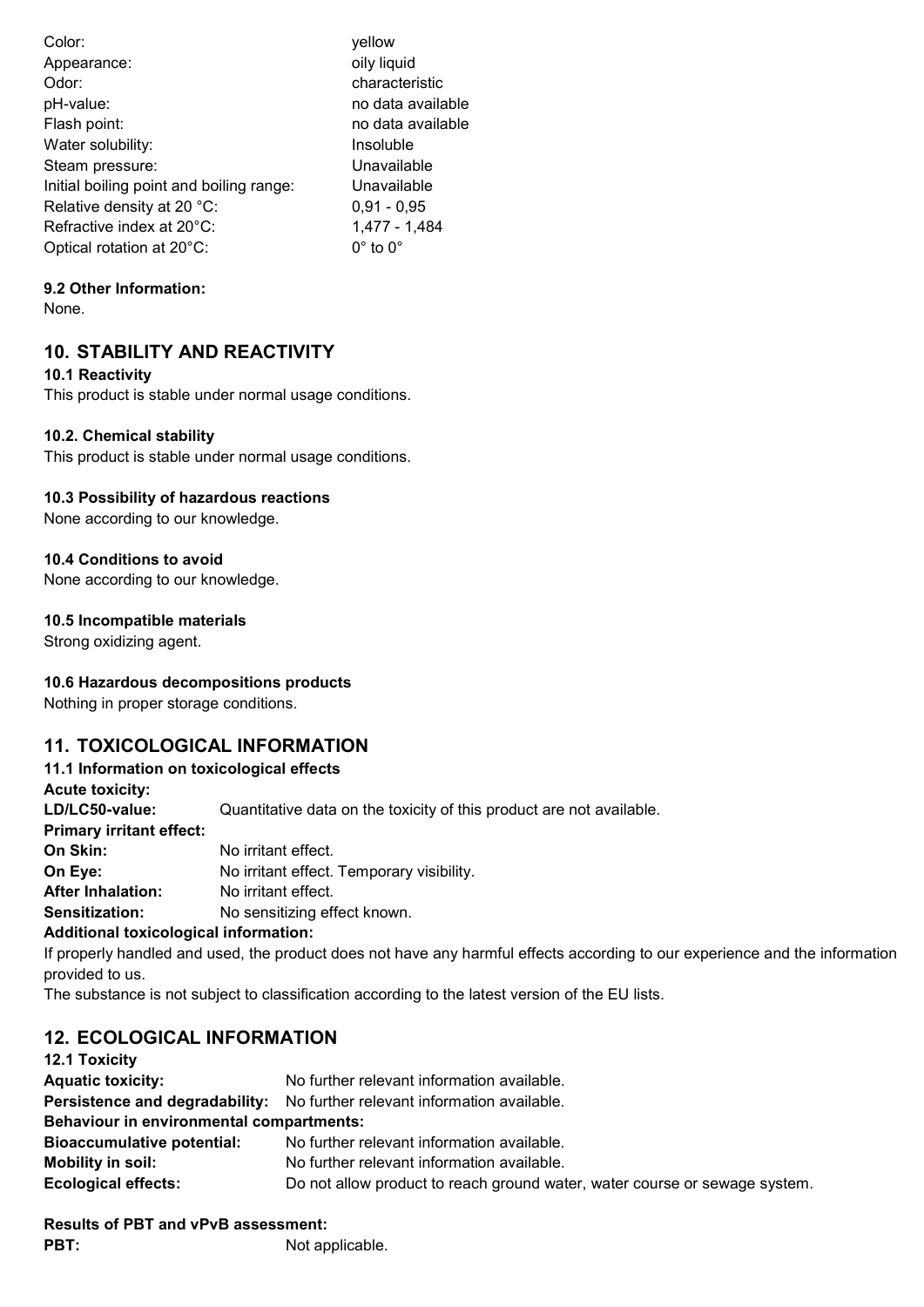| vPvB:                  | Not applicable.                            |
|------------------------|--------------------------------------------|
| Other adverse effects: | No further relevant information available. |

# 13. DISPOSAL CONSIDERATION

### 13.1 Waste treatment methods

Waste should be recycled or disposed of according to the legislation in force, preferably by an approved recycling or waste treatment company.

# 14. TRANSPORT INFORMATION

14.1 UN-number

Not applicable.

### 14.2 UN proper shipping name

| Land transport:   | Not applicable. |
|-------------------|-----------------|
| Transport by sea: | Not applicable. |
| Transport by air: | Not applicable. |

# 14.3 Transport hazard class

| ADR/RID:          | Not applicable. |
|-------------------|-----------------|
| IMDG/IMO:         | Not applicable. |
| <b>ICAO/IATA:</b> | Not applicable. |

| 14.4 Packing group |                 |
|--------------------|-----------------|
| ADR/RID:           | Not applicable. |
| <b>IMDG/IMO:</b>   | Not applicable. |
| <b>ICAO/IATA:</b>  | Not applicable. |

### 14.5 Environmental hazards

IMDG - Sea pollutant: NO

### 14.6 Special precautions for user

Not applicable.

#### 14.7 Transport in bulk according to Annex II of MARPOL 73/78 and IBC Code Not applicable.

# 15. REGULATORY INFORMATION

# 15.1 Safety, health and environmental regulations (legislation) specific for the substance or mixture

### National Regulation:

Water pollution class (VwVwS appendix 1): WGK 1 (self-classification): slightly hazardous for water Chemical safety assessment: A Chemical Safety Assessment has not been carried out.

# 16. OTHER INFORMATION

### Latest changes

This data sheet replaces all previous editions. The content of the SDS is regulated by the Regulation (EC) n°1907/2006 (REACH).

### Common shortened form:

| ADR:    | European Agreement concerning the International Carriage of Dangerous Goods by Road |
|---------|-------------------------------------------------------------------------------------|
| CAS:    | Chemical Abstracts Service (division of the American Chemical Society)              |
| CLP:    | Classification, Labeling, Packaging                                                 |
| EINECS: | European Inventory of Existing Commercial Chemical Substances                       |
| GHS:    | Globally Harmonized System of Classification and Labeling of Chemicals              |
| IATA:   | Dangerous Goods Regulation by the "International Air Transport Association" (IATA)  |
| ICAO:   | Technical Instructions by the "International Civil Aviation Organization" (ICAO)    |
| IMDG:   | International Maritime Code for Dangerous Goods                                     |
| IMO:    | International Maritime Organization                                                 |
| INCI:   | International Nomenclature of Cosmetic Ingredients                                  |